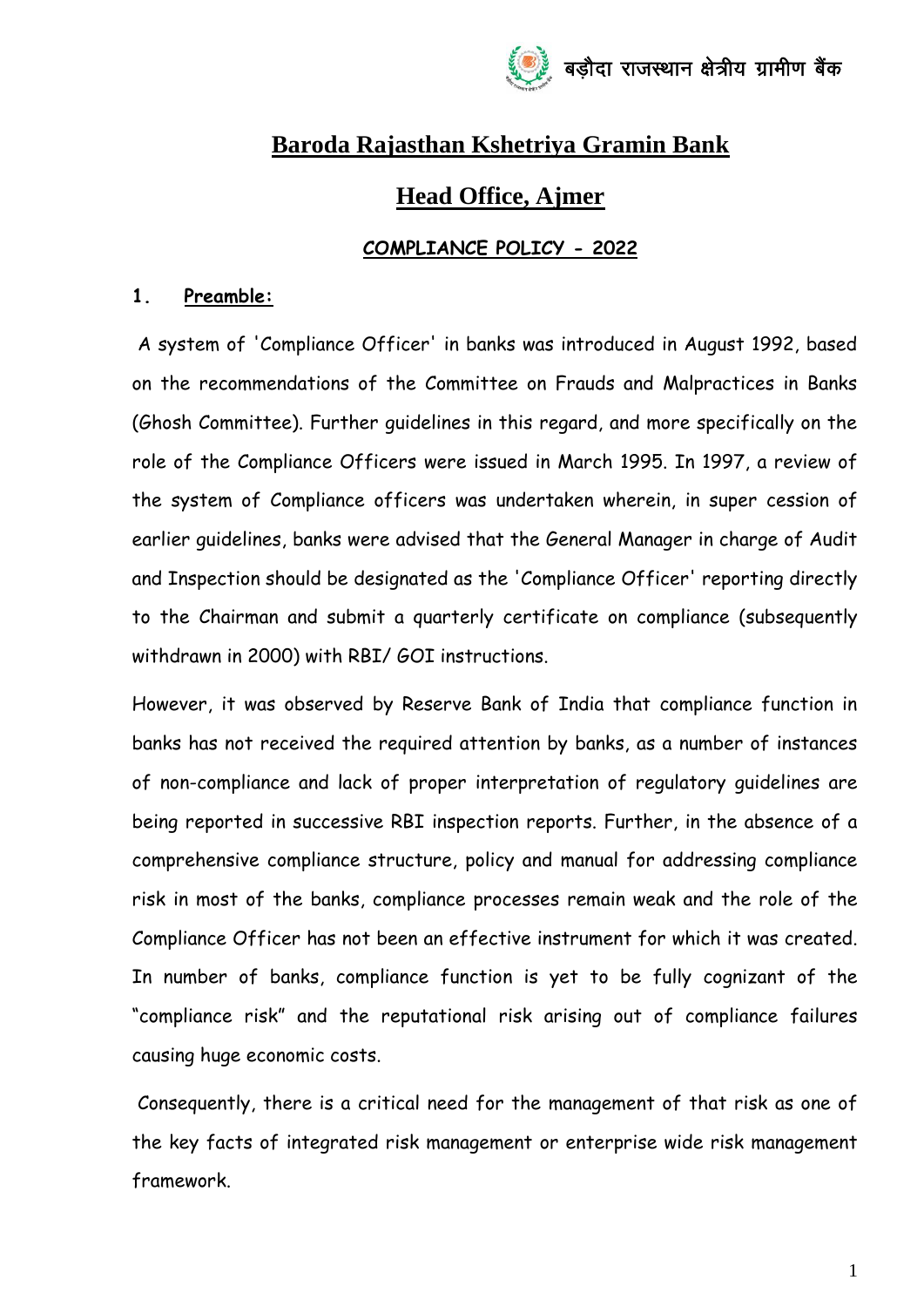

Therefore, Reserve Bank of India vide its circular No: DBS.PP.BC1/11/01.005/ 2006-07 dated November 16, 2006 advised all Scheduled Commercial Banks detailed/comprehensive draft guidelines on compliance functions in Banks and called for their responses.

Based on the responses / comments on the draft guidelines received from banks, Self-Regulatory Organizations and others, the draft guidelines have been suitably modified vide its letter DBS. CO.PP.BC 6/11.01.005/2006-07 dated April 20, 2007, Reserve Bank India directed that the guidelines may be implemented in full within a time frame of six months. Its implementation would be subjected to comprehensive review by the Reserve Bank of India during the Annual Financial Inspection of Banks.

#### **2. Purpose:**

The objective of the Compliance policy is to ensure strict observance of the various statutory, legislative, regulatory provisions including Reserve Bank of India, other regulators and bank's own norms, practices and guidelines for internal control. It includes reporting deficiencies in compliance observed in various areas from time to time to the Top Management for necessary corrective action by examining the issues on which breaches/failures have been observed, finding out the underlying causes and properly addressing the issues. The breaches/failures in compliance are to be properly disclosed in the Annual Report. Materiality and substance will be the guiding principles in deciding which items are to be disclosed in the Annual report.

The Compliance Function has to ensure strict observance of all statutory provisions contained in various legislations such as Banking Regulation Act, Reserve Bank of India Act, Foreign Exchange Management Act, Prevention of Money Laundering Act etc. as well as to ensure observance of other regulatory guidelines issued from time to time; standards and codes prescribed by Banking Codes & Standards Board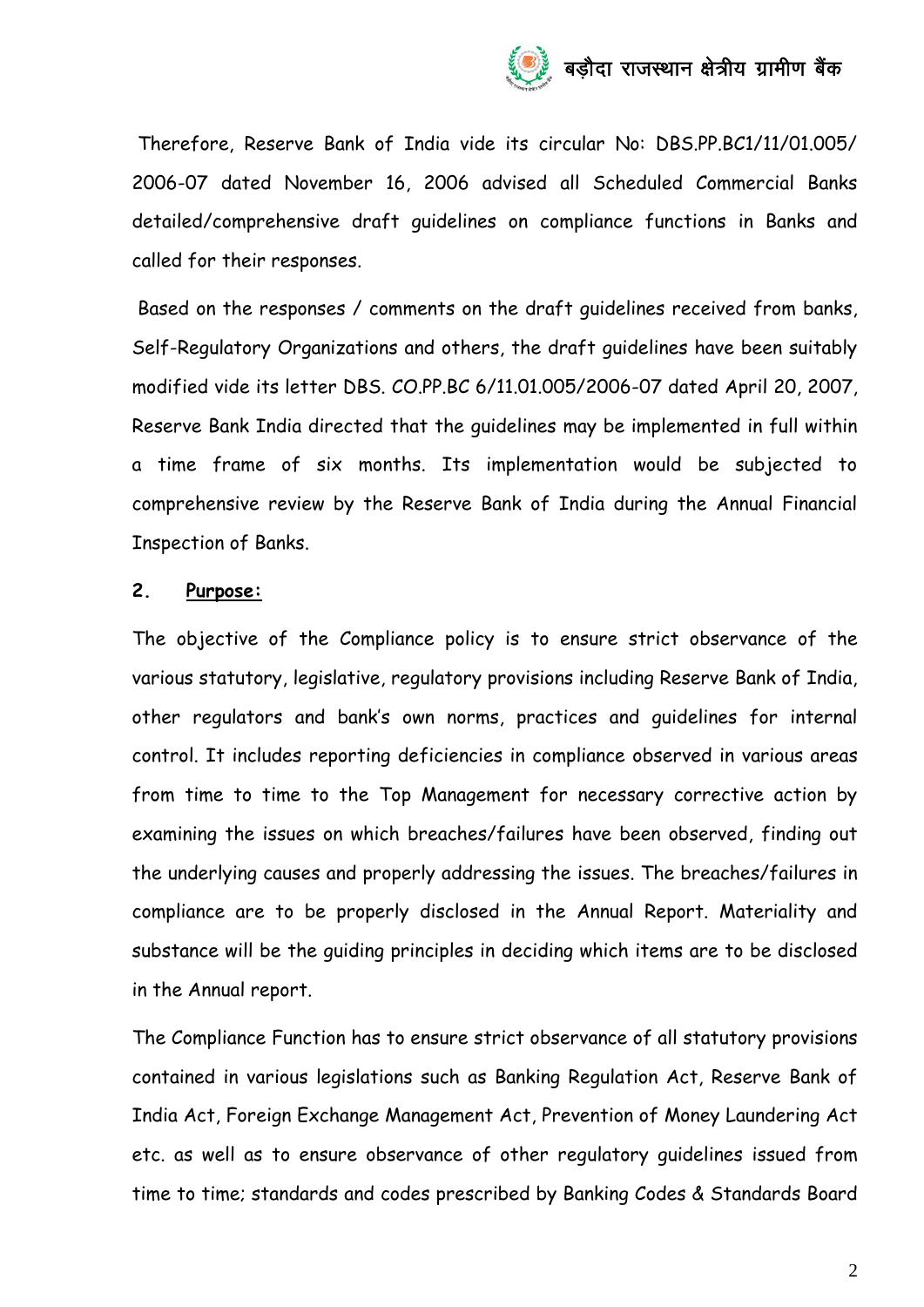

of India, IBA, FEDAI, FIMMDA, KYC Norms/ Guidelines and also each bank's internal policies and fair practices code. Compliance laws, rules and standards generally cover matters such as observing proper standards of market conduct, managing conflicts of interest, treating customers fairly, and ensuring the suitability of customer advice. They typically include specific areas such as the prevention of money laundering and terrorist financing, and may extend to tax laws that are relevant to the structuring of banking products or customer advice.

Compliance laws, rules and standards have various sources, including primary legislation, rules and standards issued by legislators and supervisors, market conventions, codes of practice promoted by industry associations, and internal codes of conduct applicable to the staff members of the bank. For the reasons mentioned above, these are likely to go beyond what is legally binding and embrace broader standards of integrity and ethical conduct.

## **3. Compliance Officer:**

It shall be the responsibility of Bank's Compliance Officer in the Bank to assist Top Management in managing effectively the compliance risk faced by the Bank.

## **4. Compliance Risk:**

The BCBS paper on Compliance and the Compliance Function in Banks (April 2005) defines Compliance risk as "the risk of legal or regulatory sanctions, material financial loss, or loss to reputation a bank may suffer as a result of its failure to comply with laws, regulations, rules, related self-regulatory organization standards, and codes of conduct applicable to its banking activities" (together, "compliance laws, rules and standards").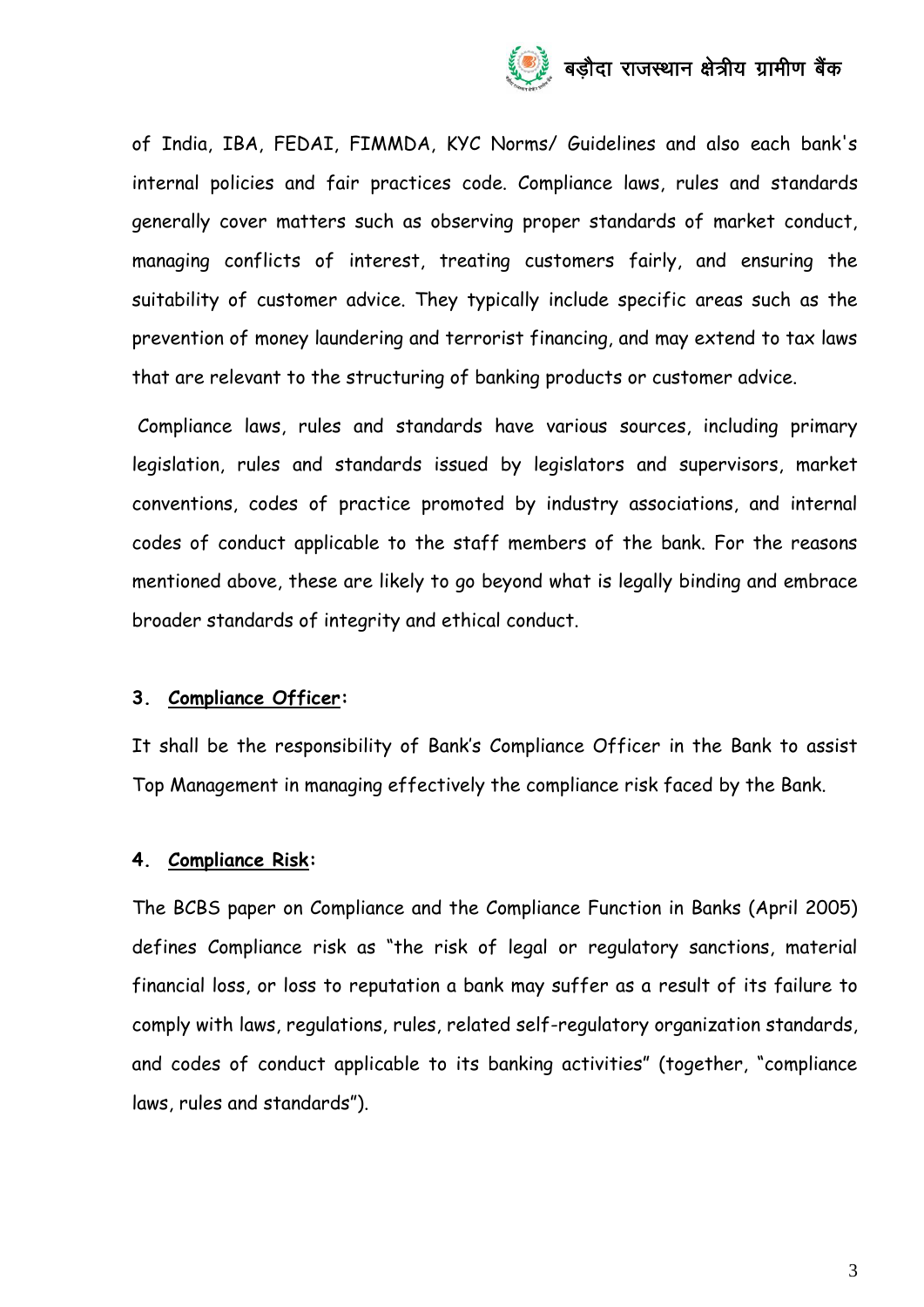#### **5. Group/enterprise-wide Compliance programme:**

The compliance area is critically important in identifying, evaluating, and addressing legal and reputational risks. Given the significance of these risks, a strong Group/enterprise-wide compliance programme is a necessity for banks. A group/enterprise-wide compliance programme helps the bank to look at and across business lines and activities of the organization as a whole and to consider how activities in one area of the firm may affect the legal and reputational risks of other business lines and the entire group/ enterprise.

A group/enterprise-wide compliance programme could help management and the Board in understanding where the legal and reputational risks in the organization are concentrated, provides comparisons of the level and changing nature of risks, and identifies those control processes that most need enhancement. The compliance function must therefore ensure that controls and procedures capture the appropriate information to allow senior management and the board to better perform their risk management functions on a group-wide basis.

The Risk Management Department and compliance Department in association with the respective General Managers will formulate Compliance programme and shall place to ORMC (Operation Risk Management Committee)/ Chairman for approval.

It may however be noted that responsibility & Compliance of various rules and regulations of GOI/RBI ,all overseas regulations and Internal guidelines will remain with respective Functional Heads.

## Responsibility of the Board of Directors

The Board would be responsible for ensuring that an appropriate compliance policy is in place in the bank to manage compliance risk and also overseeing its implementation. It has to ensure that compliance issues are resolved effectively and expeditiously by senior management with the assistance of compliance staff.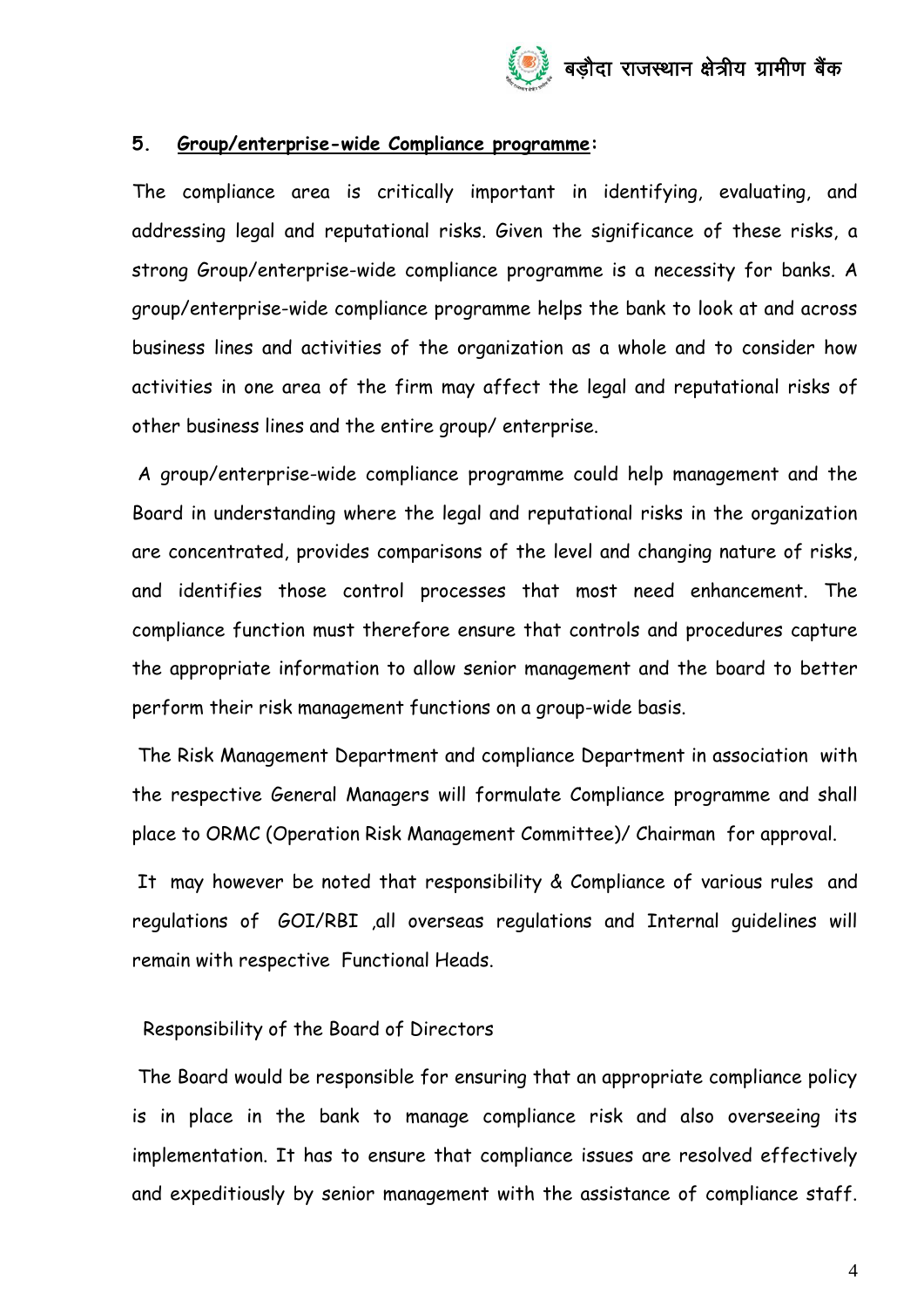

The Board and ACB will review compliance function on a quarterly basis. A detailed annual review should also be placed before the Board and ACB. In order to ensure there is no potential for any conflict of interest and that the activities of the compliance function are subject to independent review, the compliance function and the audit function of the bank should necessarily be kept separate.

#### **6. Compliance Policy:**

#### **A. Implementation of Policy**

The compliance is a control mechanism to ensure that the guidelines and rules are complied with and the deficiencies are rectified with a view to reduce the Compliance risk, which may lead to ultimate loss to the Bank.

The compliance policy will be put into implementation after its approval by the Board and setting of compliance structure as envisaged at various levels like head office, Regional Offices and at Branches .

#### **B. Compliance structure at corporate level/ Head Office**

The Compliance Department of the Bank will be headed by the Chief Compliance Officer, who will be liaising with Regional Offices / Functional Heads of the various departments at Head Office & will apprise the status of compliance to the Chairman on monthly basis and he will put up a note to the Board and Audit Committee of Board on quarterly basis and also detailed annual report.

Each Functional Head at Head Office would nominate one officer having reasonable knowledge in compliance matters and he in turn will report to the Chief Compliance Officer. Since the Corporate Level Compliance Officer at Head Office has to do compilation and aggregation of various compliance related data from Regions / Branches, the Compliance Officer attached to the Functional Heads at Head Office should have sufficient time to perform his job role and do justice to the requirements as envisioned in the guidelines issued by Reserve Bank of India on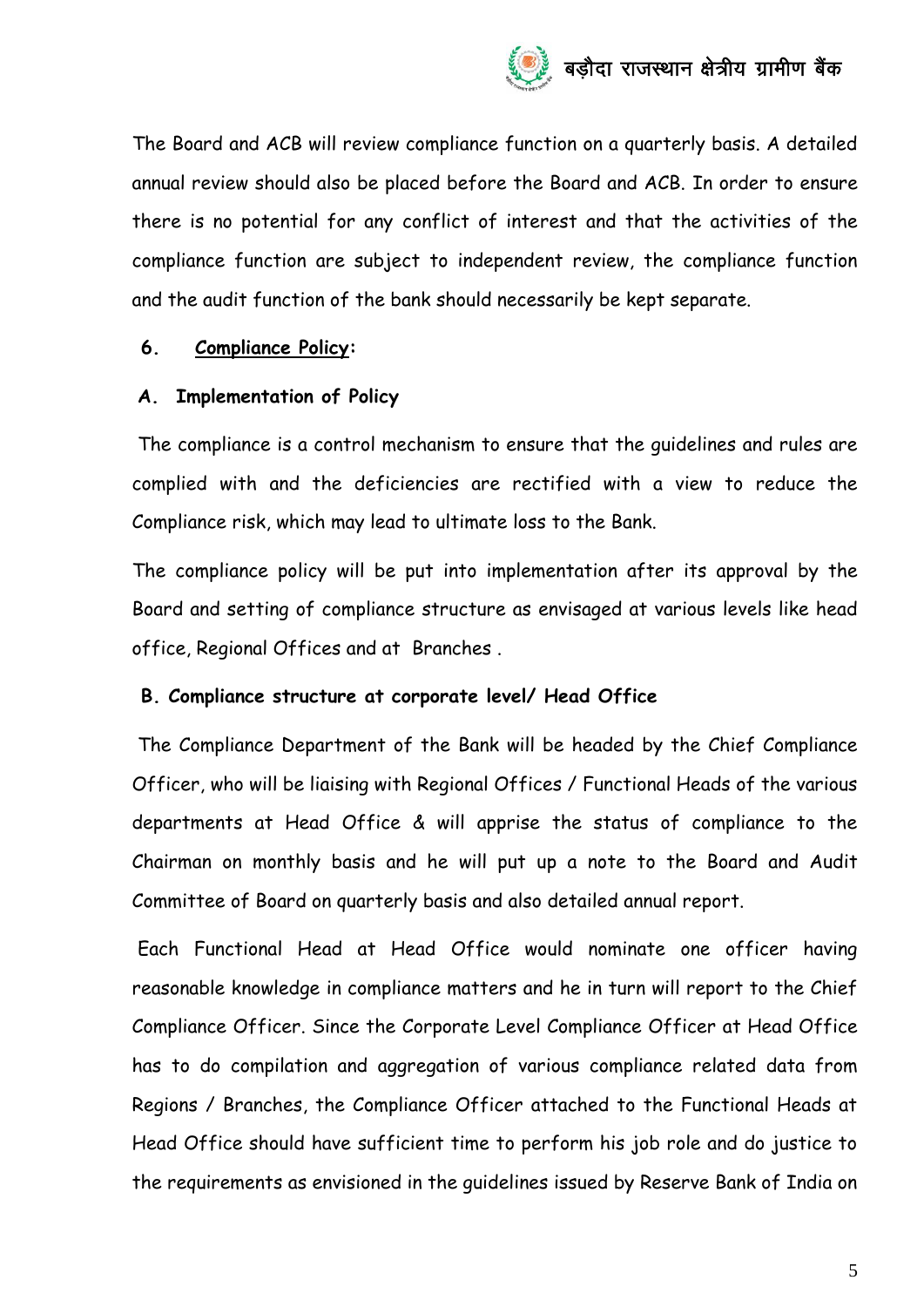16th November 2006 on Compliance Function in Banks & modified vide its circular dated 20th April,2007.

The Chief Compliance Officer will be conducting testing of deficiencies of these guidelines periodically.

## **C. Location:**

Compliance Department will be located at Head Office Ajmer so that it is convenient for effective liaison with the various regulators, particularly RBI/NABARD and also functional heads, in various business lines.

## **D Designation:**

As per RBI guidelines, the compliance department will have an executive in the rank not less than DGM designated as Chief Compliance Officer(CCO) or Head of Compliance with the overall responsibility for coordinating the identification and management of the bank's compliance risks and supervising the activities of other staff compliance function. He shall report to Board & ACB. The CCO shall not be attached with any direct business line responsibilities.

Keeping in view dimension of the work and in order to tone up and ensure effective compliance function, the Bank may consider to upgrade the post of the Chief Compliance Officer in future to make the functioning more effective as per the requirements of RBI. Presently Department Head of operation department will look after/ monitoring the compliances at branches/Regions/Head Office and Chief Manager Operation will be the Chief compliance Officer, the Chief compliance Officer will report to General Manager Operation. GM operation will report to ACB/Chairman/Board.

## **E. Tenure:**

The CCO shall be appointed by the Chairman and Managing Director of the bank as per the RBI guidelines and the same shall be informed to the Board, ACB and also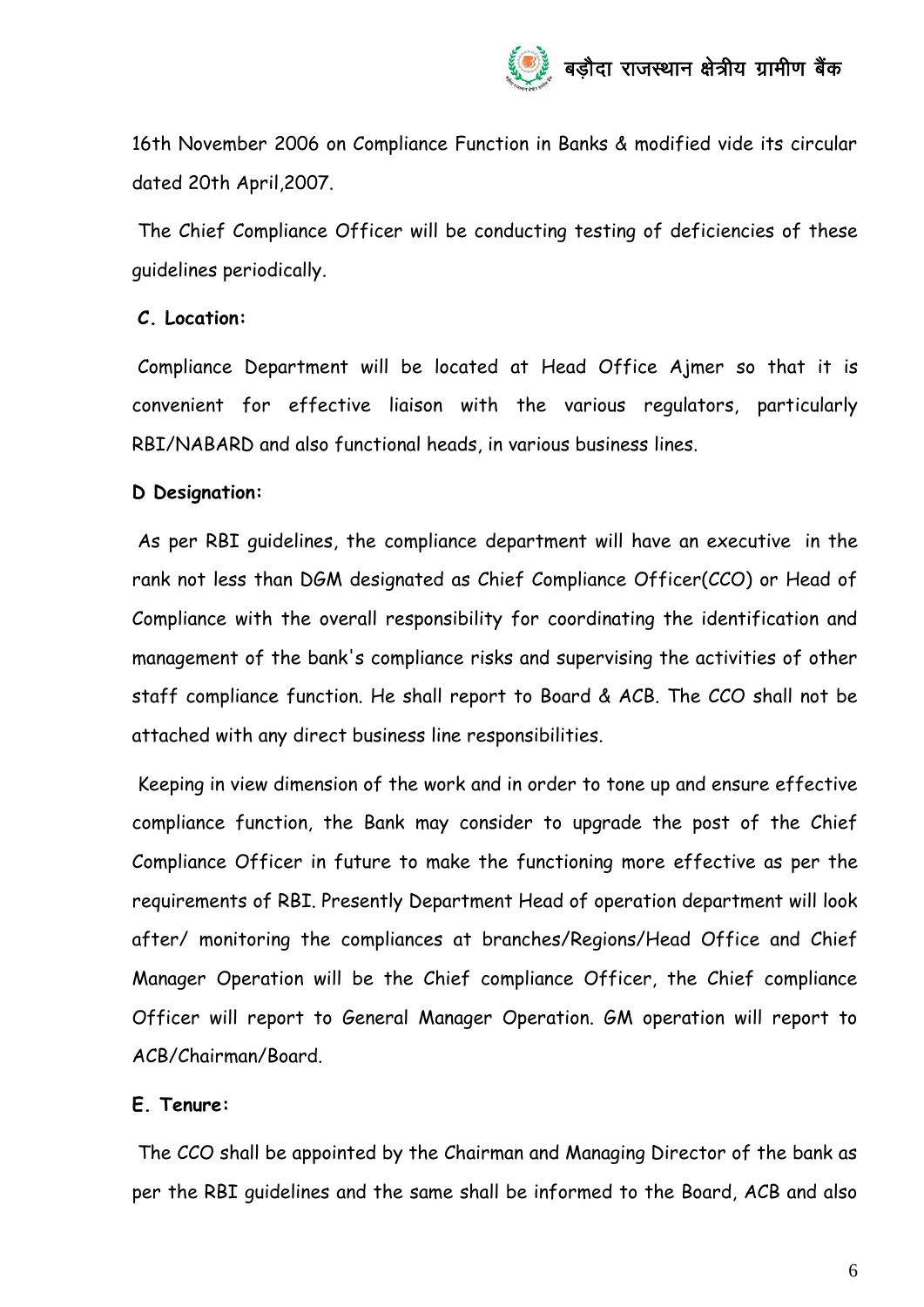

to RBI. In case of transfer / change in the CCO affected by the Bank, the same shall be informed to the Board and ACB with reasons for the change in the incumbent. RBI shall be kept informed of the name of CCO as also any change thereof as and when its take place.

#### **F. The Job role of Chief Compliance Officer:-**

The Chief Compliance Officer shall be responsible for:

A) Submission of Note to the Board on fortnightly basis on RBI circulars with brief contents.

B) Obtaining monthly Compliance Certificates from all ROs, Functional Heads and Head Office for Compliance of policy instructions from the Board of Directors.

Compliance of instructions/guidelines from Regulators received through Head Office. Carrying out various transactions/jobs in accordance with laid down systems and procedures.

C) Submission of note to the Audit Committee and Board every quarter on Compliance matter Action taken by concerned department on RBI Circulars - Confirmation of Compliance during the quarter.

D) Drawing up a comprehensive Compliance Policy / Program of the Bank and implement the same with permission of the Board through ORMC/Chairman

E) Formulate compliance function for the Bank.

F) All the matters, policies, procedures, programs etc., relating to Compliance Risk Management.

2. The CCO shall facilitate and follow the Compliance of Annual Financial Inspection of the Bank by RBI, & inspection u/s 35 of banking Regulation Act, 1949 of Branches / Regions / HO.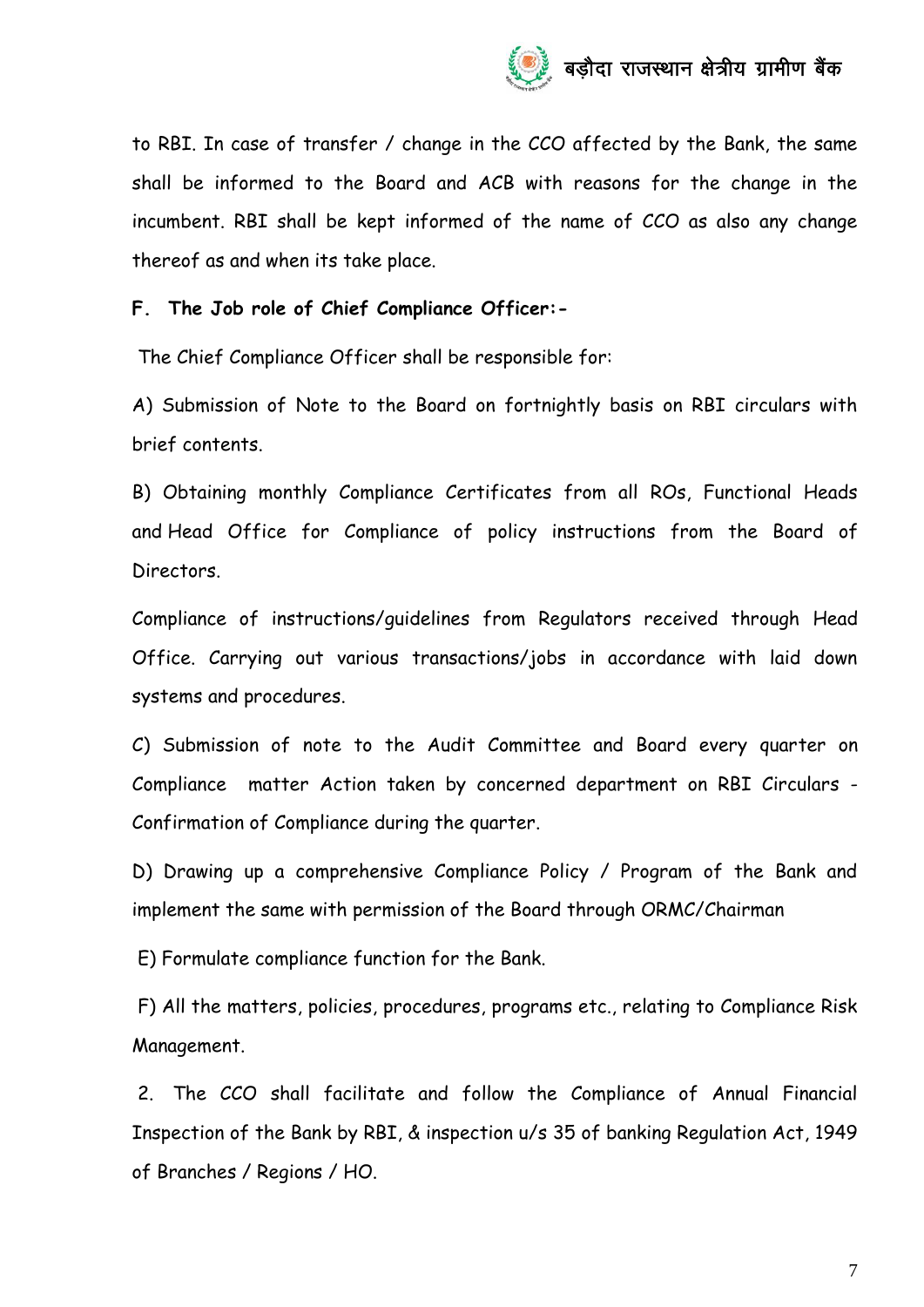

3. The CCO shall ensure that all Regulatory / Statutory guidelines issued by various Regulatory bodies are disseminated across the business lines / operating units and a proper system is put in place for ensuring its strict adherence by all the concerned.

4. The CCO shall report to the Senior Management of the Bank and directly to the Board or Audit Committee of Board (ACB) or Committee of Board wherever required.

5. The CCO shall give directions to the Compliance Department personnel in drawing the annual compliance program including review of the level of compliance by the Bank on all the business lines and statutory regulations required to be complied with.

6. The CCO shall use the Internal Audit, Concurrent audit report and RBI-AFI reports as a feed back mechanism for strengthening the compliance system in the Bank.

7. The CCO shall approve function-wise compliance manuals to be issued by the concerned departments.

8. The CCO shall be a permanent invitee to the meetings of the Audit Committee of the Board.

9. The CCO shall be the nodal point of contacts between the bank and the regulator.

10. The CCO shall necessarily be a participant in the Quarterly Informal Discussion held with RBI.

11. The CCO shall also participate in Quarterly Business discussions in the Bank.

12. The Chief Compliance Officer should be a member of ORMC and New Products Committee to ensure that all the new products have clearance from all perspectives including Compliance.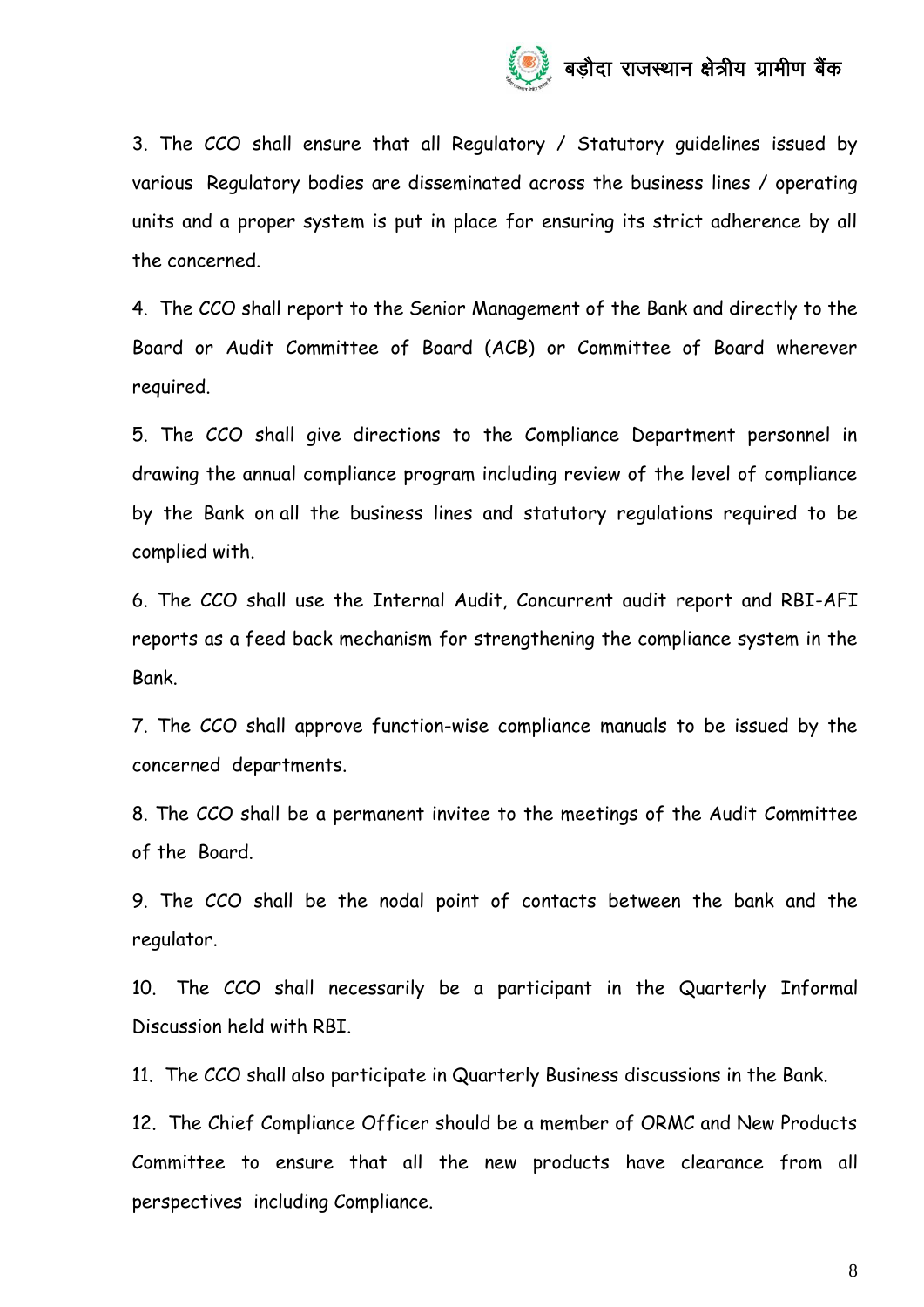

13. The Chief Compliance Officer should be a member of Systems & Procedures Committee to ensure that all the New Processes have clearance from all perspectives including compliance.

The functional heads as per administrative structure and organization existing in the Bank who are responsible for compliance of various rules & regulations of the Govt. of India, Reserve Bank of India and other regulators pertaining to their respective areas of operations will continue and they only will be responsible for any breaches and failure in compliance in their functional areas.

#### **a) Compliance Department:**

Functions:-

1. For the purpose of meeting the compliance function, a separate independent Compliance Department at Head Office is set up. The Compliance Department shall be headed by a Chief Manager / Sr. Manager and supported by adequate staff. The Compliance Department will be overseen by Chief Compliance Officer.

2. The Compliance Department shall be independent and sufficiently resourced. The Compliance Department shall not be attached with any business targets / business commitments of the Bank. Although as a structure, Compliance Department is independent of other business functions, they are to work closely with management and staff in the various business units. It shall be a co-ordinated working relationship between compliance function and business units. This is required in order to identify and manage compliance risks at an early stage.

3. The staff of Compliance Department shall preferably have a fair knowledge of law, accountancy and information technology and also adequate practical experience in various business lines and Audit / Inspection functions to enable them to carry out their duties effectively. In order to keep the compliance staff up-to-date with developments in the areas of banking laws, rules and standards, regular and systematic education and training shall be imparted as deemed necessary.

9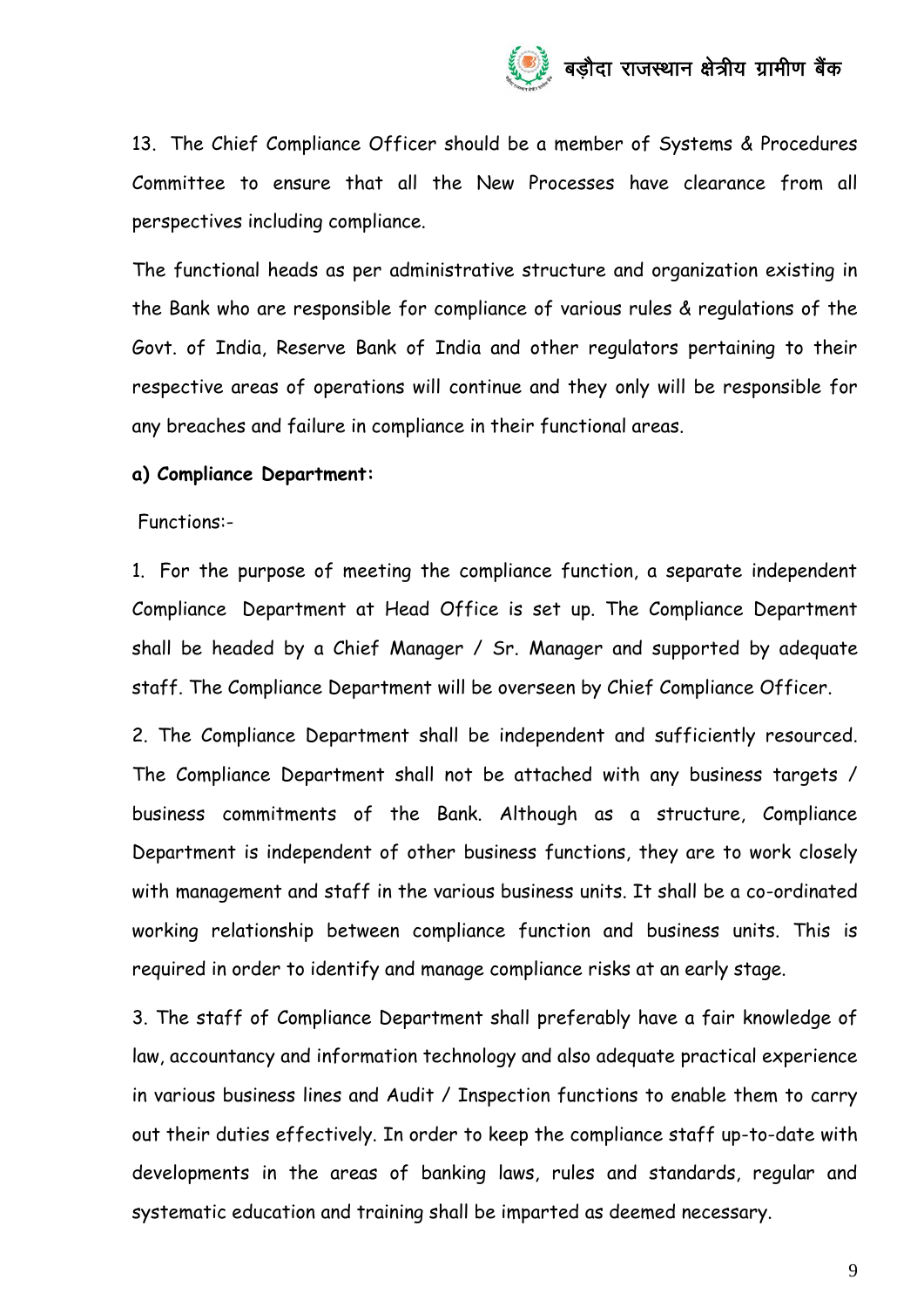

4. Put in place a robust compliance system in the Bank which includes well documented Compliance policy, outlining the compliance philosophy of the bank, defining roles and responsibilities for various functionaries to ensure adherence to compliance risk policy, inter alia various regulatory / statutory guidelines issued by regulators as also internal policies and guidelines of the Bank.

5. Compliance functionary staff shall have access to the information that is necessary to carry out their responsibilities for pointing out / looking into possible breaches of Compliance Policy.

6. Conduct detailed Annual Review of Compliance Policy for placing the same before ORMC, ACB and the Board through CCO.

7. Report promptly to the Audit Committee of the Board on any material compliance failure i.e., failure that may attract a significant risk of legal or regulatory sanctions, material financial loss or loss to reputation. An annual report on compliance failure / breaches should also be placed to ACB.

8. Evolve a suitable monitoring mechanism for the compliance testing procedure.

9. Evolve a system whereby the Audit function should keep the CCO informed of the audit findings related to compliance.

10. Compliance Officers of various Functional Departments etc., shall prepare a list of regulatory guidelines applicable to each of them and after its approval by CCO the same shall be made as part of Compliance Manual.

11. Compliance department shall maintain close co-ordination with other functional wings and operating units.

12. Random testing of branches: Put in place a mechanism for random testing of the branches and other business units by the Executives assigned with compliance function and also by the Compliance Department at Head Office to verify the level of compliance both of regulatory and internal guidelines. For conducting branch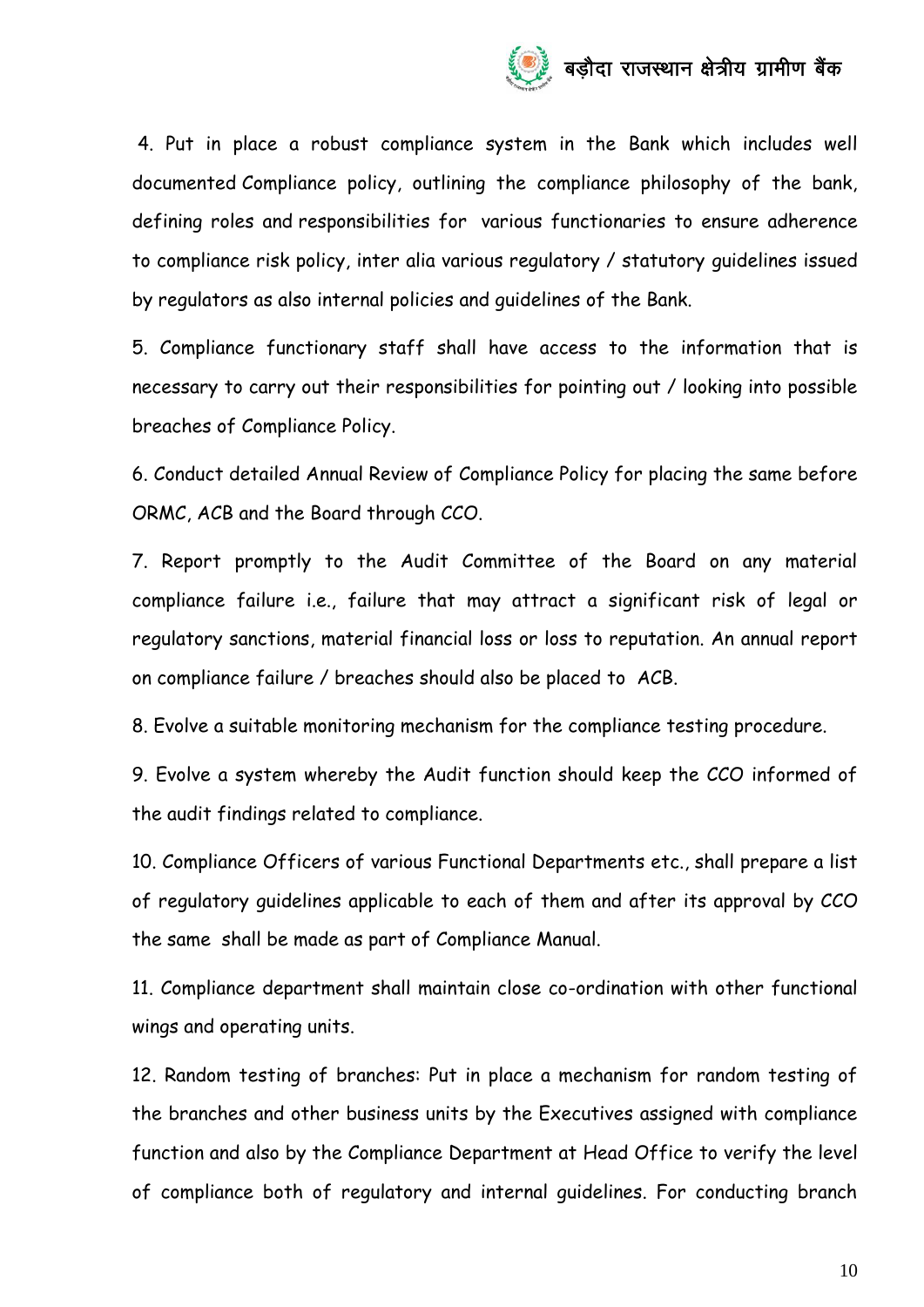testing, a proper mix of branches like rural, semi-urban, urban and metro may be identified.

13. Advice HRM Department, Head Office to issue communications to all Functional Heads / Regional Heads for according due weightage to the staff during performance appraisal for strict adherence to the compliance culture.

14. The Compliance Department shall capture all the Penalties imposed / penal action taken against bank under various laws and statues. For this purpose the Compliance Department shall put in place a suitable reporting mechanism and obtain the required information from the Functional Departments and Zonal / Regional Offices and will suggest suitable corrective measures.

15. Visiting RBI Website daily on hourly intervals and forwarding circulars to respective Corporate Department for taking necessary action.

16. Follow up for obtaining Action Taken Reports (ATR) on the circulars from the Departments.

## **b) Compliance units at Functional Departments / HO/RO/Branch level :**

1. In case of Functional Departments and Head offices, Chief Manager shall be assigned the responsibility of compliance function of Functional Departments apart from their normal functions.

2. In the case of Regional Offices, Chief Manager / Sr. Manager of RO shall undertake this function.

i) Roles and responsibilities of Executives / officials entrusted with Compliance function in

## **Functional Departments include :**

1. Compliance Officers at functional department shall co-ordinate the compliance function in their departments. They shall oversee implementation of Compliance function by various sections of the department.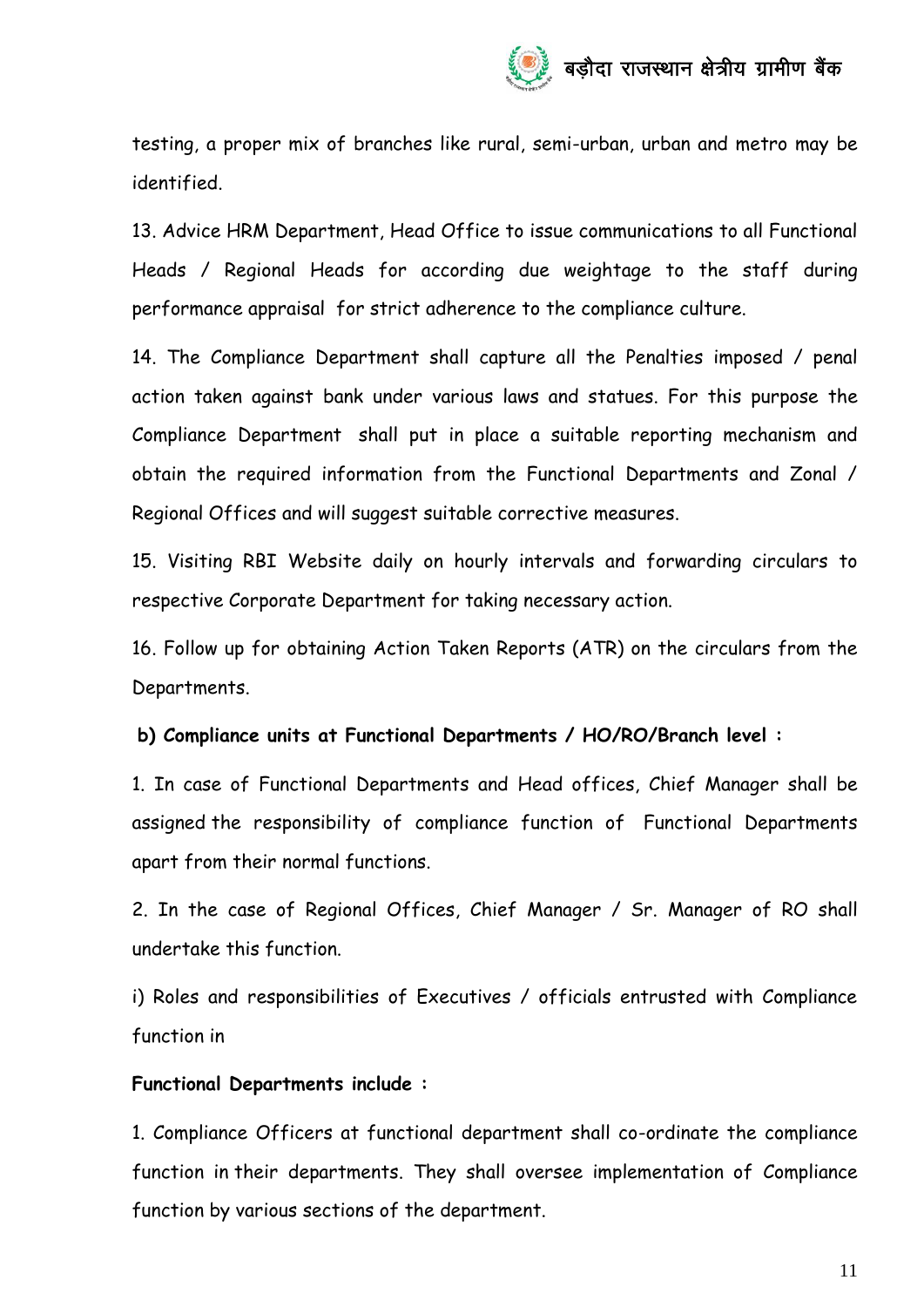2. They shall ensure receipt of all regulatory guidelines through hardcopy/ soft copy and or through the system and take action for implementation thereof.

3. Compliance Officers of departments shall ensure implementation of compliance instructions. They shall ensure dissemination of regulatory guidelines to the concerned sections of the department and ensure its strict adherence.

4. They shall ensure prior vetting / approval of all internal guidelines issued by their respective departments.

5. Compliance Officers shall submit reports, reviews etc., at prescribed time intervals to the Compliance Department for further consolidation and escalating the matter to the senior Management etc.

6. The Compliance Officers at departments shall also ensure that any regulatory / mandatory reporting to RBI or any other statutory body shall be submitted within the prescribed period & a confirmation to this effect shall be submitted to the CCO.

7. Compliance Officers at H.O. department shall ensure that all new products, services and processes evolved by various sections of the respective departments shall confirm to the regulatory guidelines and that no breaches are allowed.

8. The Compliance Officers in departments shall report Compliance Breaches, Failures, Penalties levied against the Bank and Penal action taken against the Bank, in their functional areas, to the Chief Compliance Officer at the end of each calendar quarter.

9. The Compliance Officers of the departments shall submit a Monthly Compliance Certificate of respective functional heads verifying the guidelines given in the Department Compliance manual.

10. The Compliance Officers at Head Office Departments shall be the focal point of contact for all the information that is required to be submitted to RBI Annual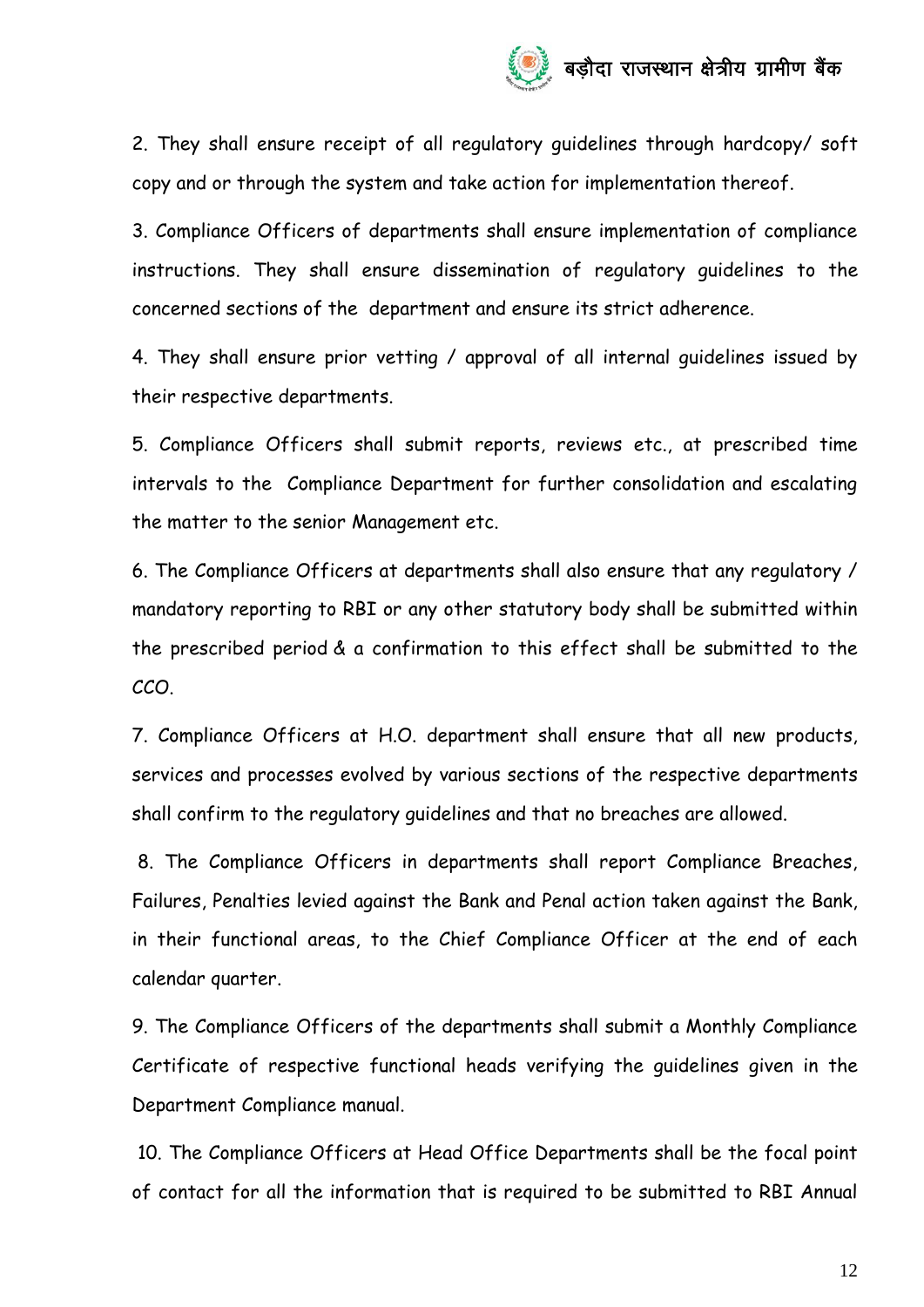

Financial Inspection of the Bank. Compliance Officers of the departments are expected to coordinate with the RBI Officials during the AFI and ensure prompt submission of clarifications etc. to the RBI Team. They also shall monitor the submission of replies to Final AFI report.

11. The Compliance Officers at departments shall ensure that all the Policies framed by their respective departments are reviewed annually and placed before ORMC, RMC, ACB for their review. After review by these committees, Compliance Officers shall ensure that the Policies are placed before the Board of Directors for obtaining their approval for the policies. Further the Compliance Officers at functional departments shall ensure that all the Policies for the next financial year are reviewed by the Board by March of previous financial year.

12. In a nutshell, the Compliance Officers at functional departments shall represent the Chief Compliance Office in their respective departments in ensuring adherence to regulatory Guidelines or any other statutory guidelines issued by any other statutory body/ies.

# **Roles and Responsibilities of Executives / Officials entrusted with Compliance function at Regional Level:**

As per the existing structure of the Bank, the Regional Offices are the main tier of the management for administrative control and development. All Inspections/Audits/Concurrent Audits/RBI Inspection reports should be made available to the compliance unit functioning at Regional level for their perusal and compliance testing. The issue of non-compliance should be reported regularly to the H.O. Compliance unit for discussions in HO Audit Committee and their further reporting to the Chief Compliance Officer.

1. In case of Regional Office the Chief Manager / Sr. Manager shall be assigned with the responsibility of compliance function apart from their normal functions. Name of such Executive should be informed to the CCO and to the Compliance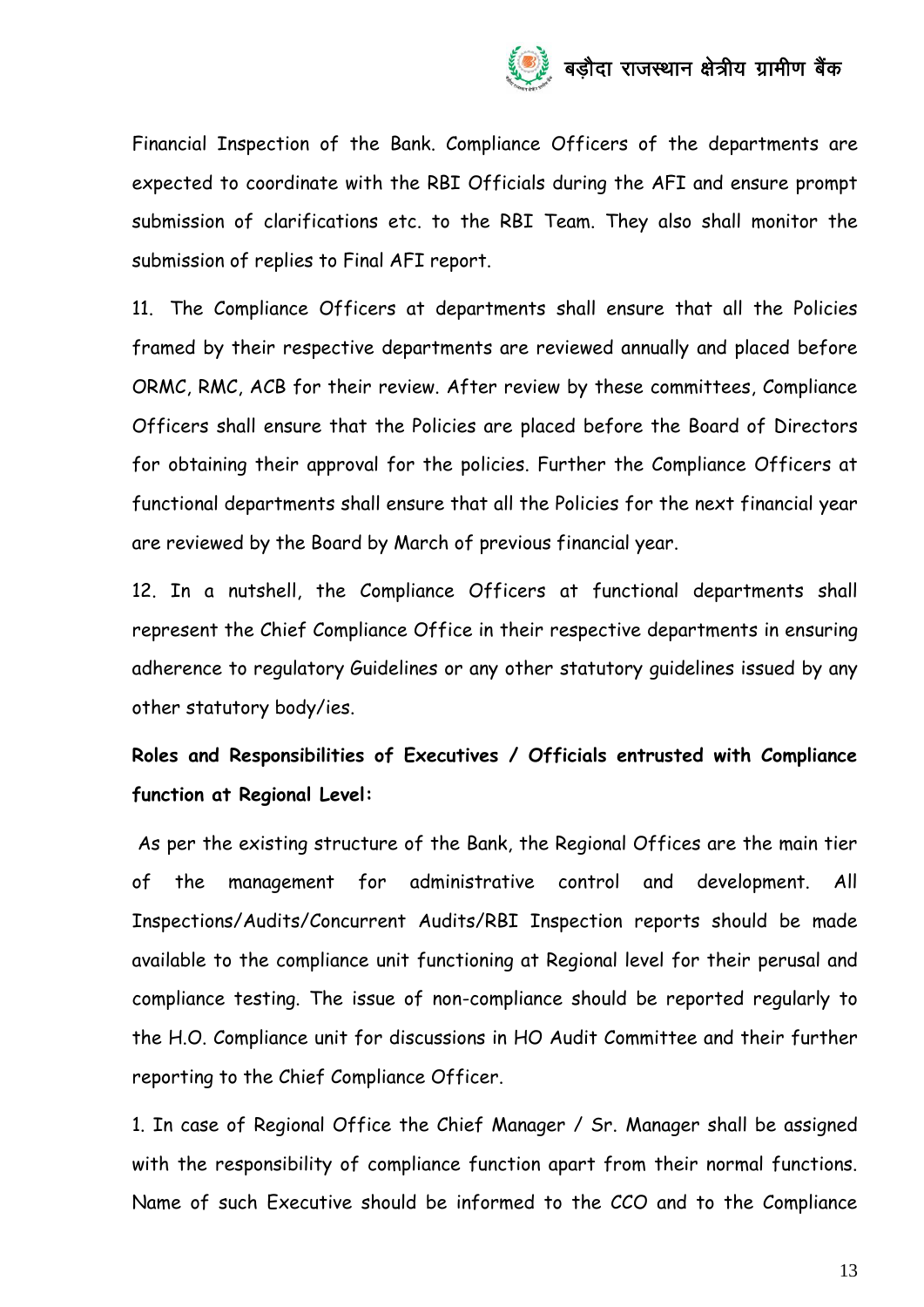Department. The Chief Manager, so identified shall not be assigned the work related to Inspection & Credit.

2. Compliance Officers at Regional Offices shall be the focal point for receipt and dissemination of all instructions received from Head Office to all the concerned at Regional Office Level and branches.

3. They shall ensure implementation of compliance instructions and oversee the compliance function at Regional Office Level.

4. The Compliance officer of the region shall submit a certificate to the Chief Compliance Officer in this regard at monthly intervals. The format of certificate as provided by the Compliance Department shall be used.

5. The Compliance Officers at Regional Offices shall report Compliance Breaches, Failures, Penalties levied against the bank and Penal action taken against the bank, in their Regions, to the HO Compliance Officer at the end of each calendar quarter.

6. The Compliance Officer at Regional Office has to maintain a record of various statements / returns, compliance of irregularities in Reserve Bank of India inspection report of Section 35 of BR Act, 1949, compliance of concurrent audit report, monitoring the compliance on observations of Concurrent Auditors with the Regional Heads which at present is held on quarterly basis, compliance of various areas pointed out in the formalization letter of the Inspecting Officers of Zonal Inspection Centre's to the branch and irregularities pointed out in the Regular inspection reports .

7. The compliance units functioning at Regional Offices should be manned in such a way that compliance testing is done by the officer attached to Regional compliance Unit / Any other officer of branches carrying out compliance testing at the branch on half yearly basis and the deviations are submitted to the branch, by him with a copy to the Head Office for ensuring compliance.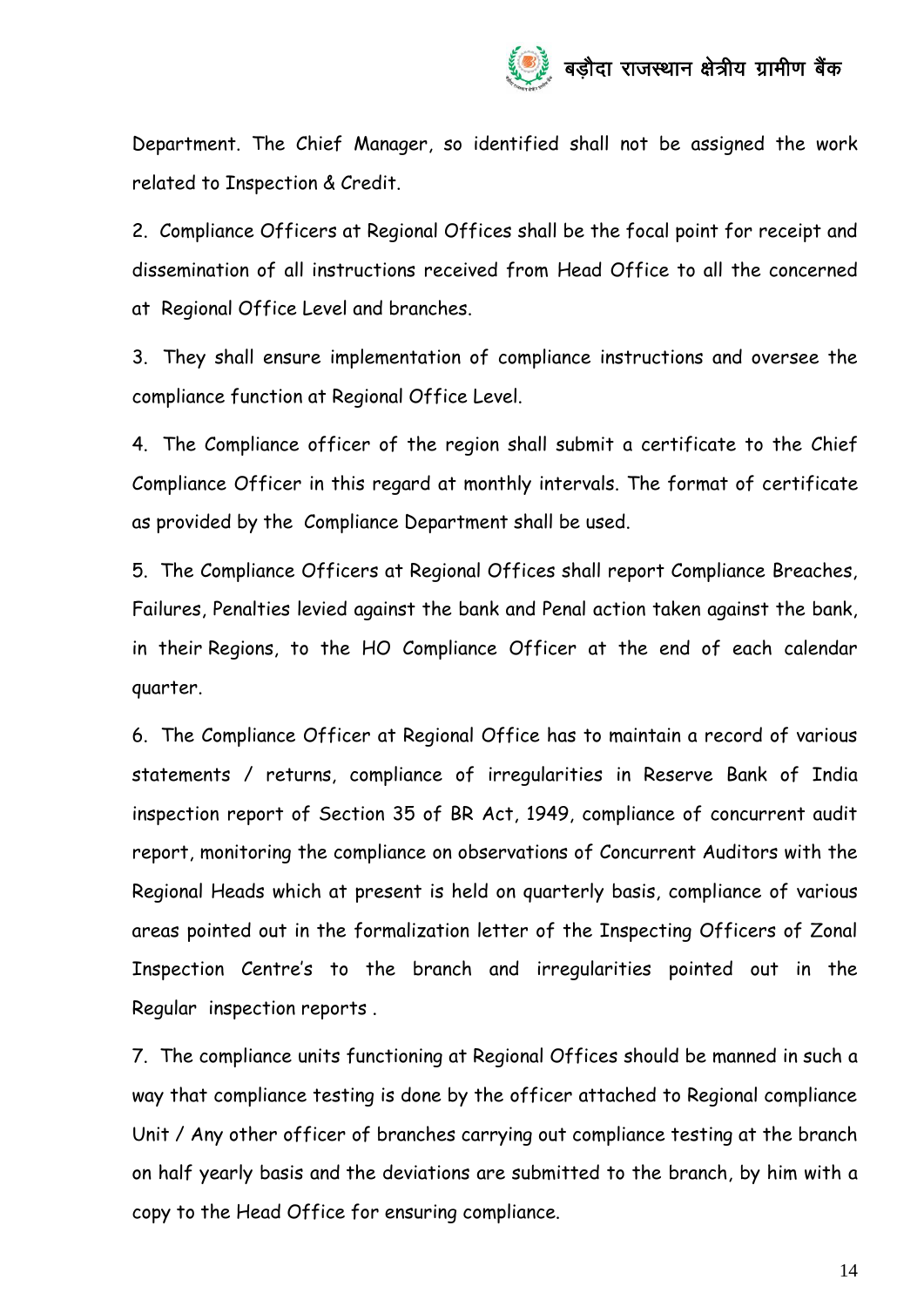

8. The objective behind the Compliance Testing by Regional level Compliance unit should not only be to find and point out the area of non-compliance but also to give necessary guidance and suggest immediate rectifications measures wherever possible.

9. The Regional Compliance Officer may be occasionally invited to participate in the HO Audit Committee Meetings along to discuss the areas of non-Compliance and to take further remedial actions.

10.The compliance officer at RO level should monitor and test compliance, by performing sufficient and representative compliance testing and the results of such compliance testing should be reported to the Chief Compliance Officer. Suitable percentage of test compliance may be decided by the Chief Compliance Officer. The test checking should also be done in other cases as decided by CCO.

11. The Regional Compliance Officer will also test check of the documents and creation of valid mortgage / creation of charge so as to enable Bank to fall upon these as secured creditors under various provisions of the applicable Law of the Land through Regional Compliance Officer of Branches and shall send a report to HO Compliance Officer.

#### **Compliance officers at Branch Level :**

1. Branches may identify an officer (should be Joint Manager/ Sr. Manager / Manager credit) posted in the branch as compliance officer and wherever there is one-man branch, the Branch Manager himself will function as Compliance Officer.

2. For the purpose of reporting of compliance function the reporting would be by the Branch to the Compliance Unit at Regional level, which in turn will compile and submit to Compliance Unit at HO level for onward submission to the Chief Compliance Officer at corporate level.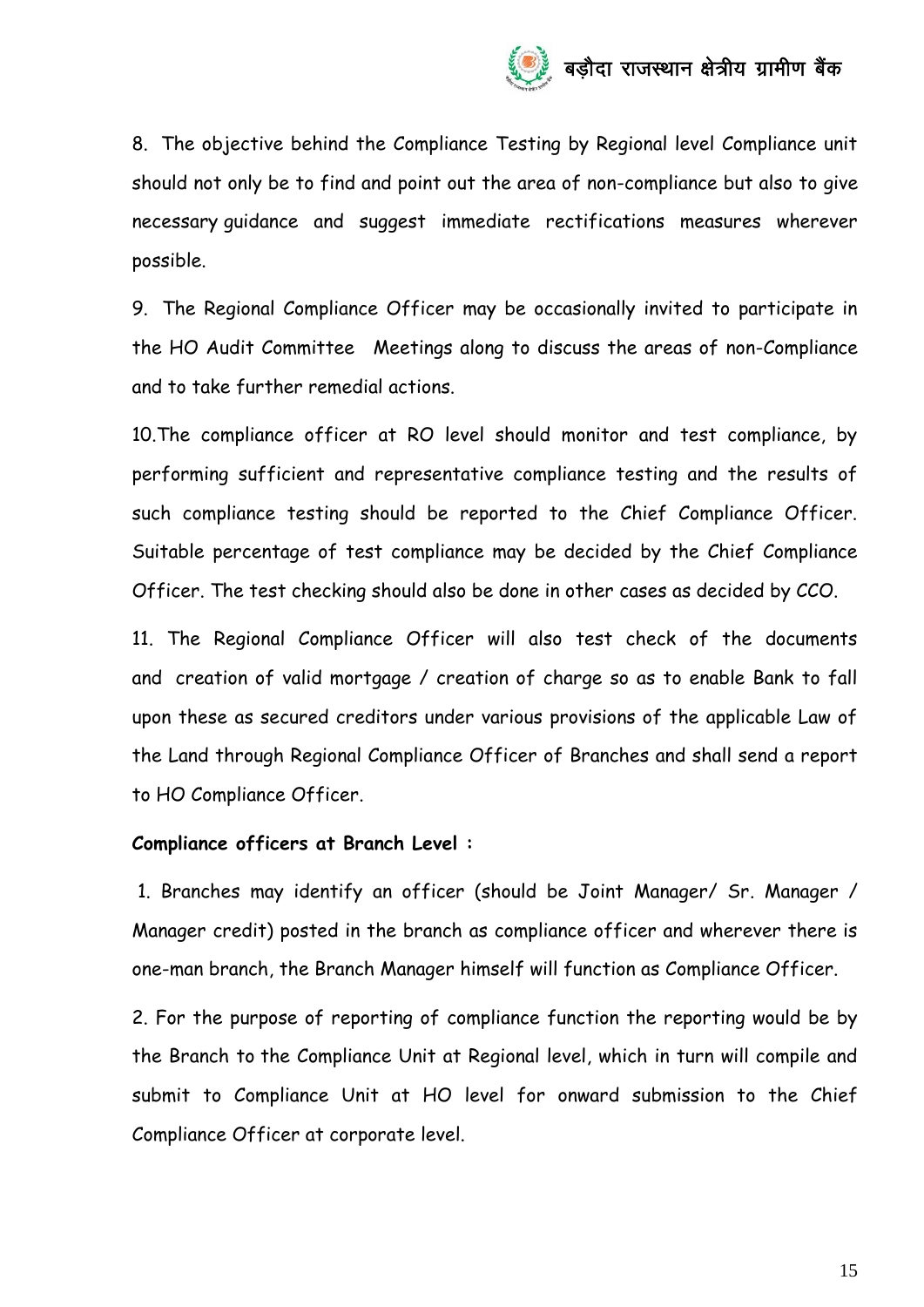

3. The branch manager can assess the job content for both the functions and he will allot the work of the compliance function accordingly keeping in mind that there is a good balance of the business and compliance. It shall have to be ensured that the compliance function does not suffer because of an imbalance in job allocation, in case the function is allotted to other officer in the branch. While identifying the Compliance Officer, the Branch Manager should allocate the job to an Officer who has adequate knowledge of the compliance laws.

4. For branches having total business of Compliance ` 50 crores and above, there should be one Compliance Officer (Not the branch Head) in the branch looking after the compliance of the various areas interalia other works and reporting to Compliance officer stationed at controlling Regional Head quarter through the branch head.

5. In case of any serious non compliances, the Compliance Officer may report directly to the Compliance Officer at Regional Head quarter or even Chief Compliance Officer of the Bank at Head Office to save the interest of the Bank.

#### **c) Measures to ensure independence of the compliance function:**

In line with the direction of Reserve Bank of India, the Compliance Unit at all level will be necessarily separate from Inspection & Audit Division. The Chief Compliance Officer shall be the nodal point of contact between the bank and the regulators. Regardless of how the compliance function is organized within the bank, he/ she should be independent and sufficiently resourced, his/ her responsibilities should be clearly specified and his/ her activities should be subject to periodic and independent review.

**d) Relationship of Chief Compliance Officer with other functional departments**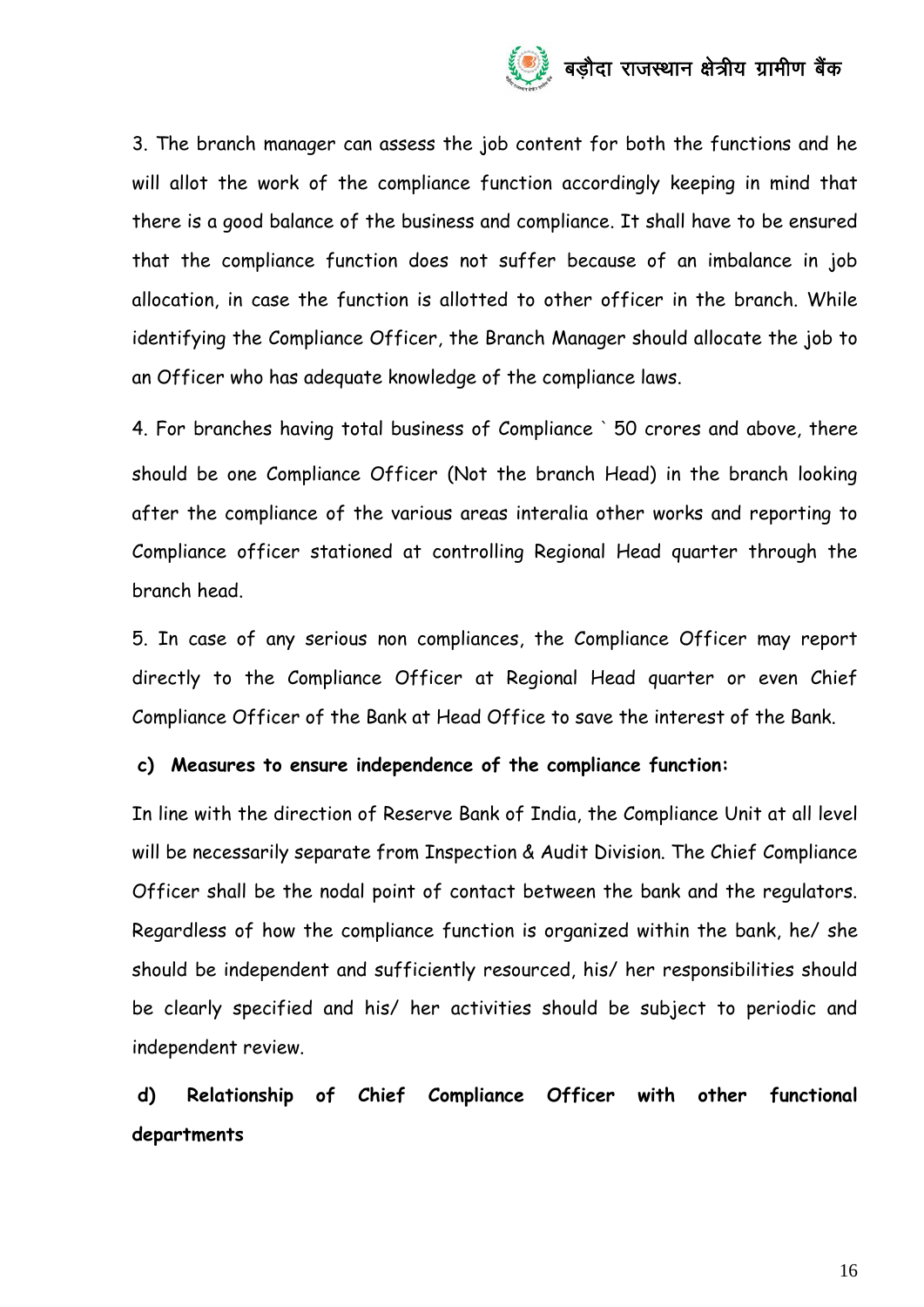

The Chief Compliance Officer will keep constant liaison with all other Functional Departments to ascertain the level of compliance and identify problems stated in compliance by the operating units i.e. branches.

## **e) Compliance Testing:**

The compliance testing is the heart and soul of the compliance functioning in the Bank because through these activities only, the Management can know as to whether the guidelines issued by it from time to time are complied with or not.

There are various areas which lead to exposing the Bank to risk for e.g. not following KYC / AML guidelines & not obtaining documents/ improper execution / non-obtention of LAD / Non creation of second charge / mortgage / exposing bank to legal risk and also financial risk which ultimately leads to capital risk. In CBS environment operational and technology risk also assume significance.

The compliance testing at Regional level should be organized in such a way that compliance is tested at branches on half yearly basis. It is expected to provide adequate manpower to Regional Compliance Officer for carrying out compliance testing at half yearly periodicity.

Obviously a higher level of compliance will mean better compliance and observance of all risk mitigates and control resulting in better profitability by saving from possible losses.

## **f) Accountability**

The compliance unit is required to point out the deficiencies to the controlling authority at Regional / HO level. As such the accountability lies with functional and operating level who are actually responsible for performance as per norms/guidelines of the Government of India, various regulators and the banks guidelines.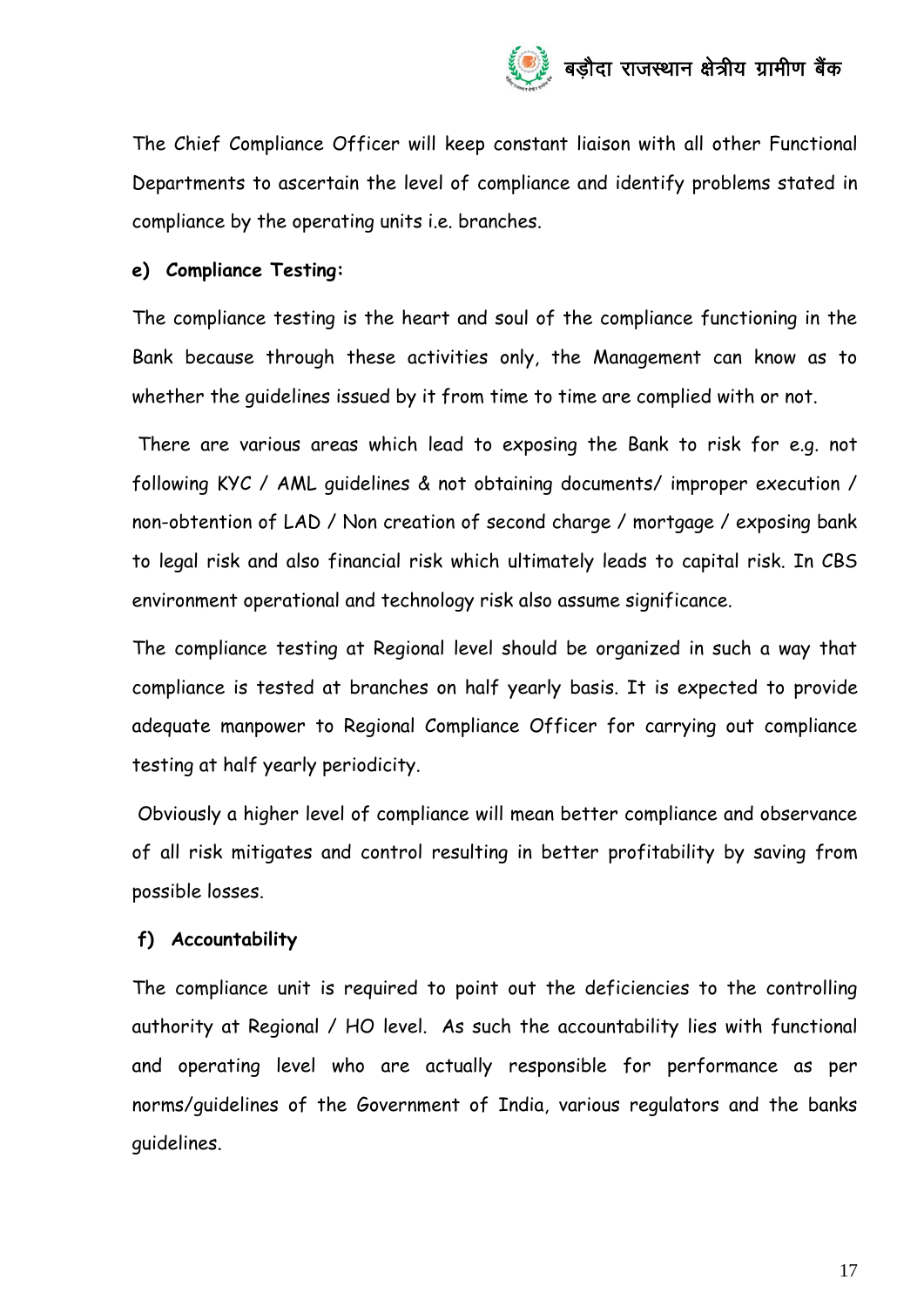

#### **g) Proactive Compliance Programme**

It has been suggested by the Board that Inspecting Officers carrying out inspection of Rural & Semi Urban branches should also work as a guide to inform them the procedures that the concerned branches should follow and also the underlying reasons there for. The list of common deficiencies observed in various inspection reports of various branches should serve as a tool for the Human Resources Management Department for designing and organizing training programmes. The frequent reports of some deficiencies at most of the branches should be taken as indicative of the fact that knowledge deficiencies exist in that particular area. Necessary training should, therefore, immediately be provided to the operating personnel for correction and reduction in recurrence of such deficiencies in future. The Chief Compliance Officer should filter out such areas of deficiencies, which are likely to have wide spread and frequent recurrence and inform them to the Chairman and the functional head of Human Resources Management Departments for necessary corrective measures.

Feedback so received from compliance units at Regional Offices carrying out compliance testing of branches will serve as inputs for proactive future planning. The Chief Compliance Officer would remain in constant touch with the compliance unit at various level without any administrative barrier. He will also remain in touch with the Chief Compliance Officers of other Banks/ Sponsor Bank as also with the concerned department of Reserve Bank of India controlling the compliance function in Banks, I.B.A. etc., so that innovative ideas available at any place and at any time are known and are implemented after necessary sanction Chairman.

#### **7. Qualifications of Compliance Staff:**

Apart from the basic qualifications, the Compliance staff should preferably have fair knowledge of law, accountancy and information technology, adequate practical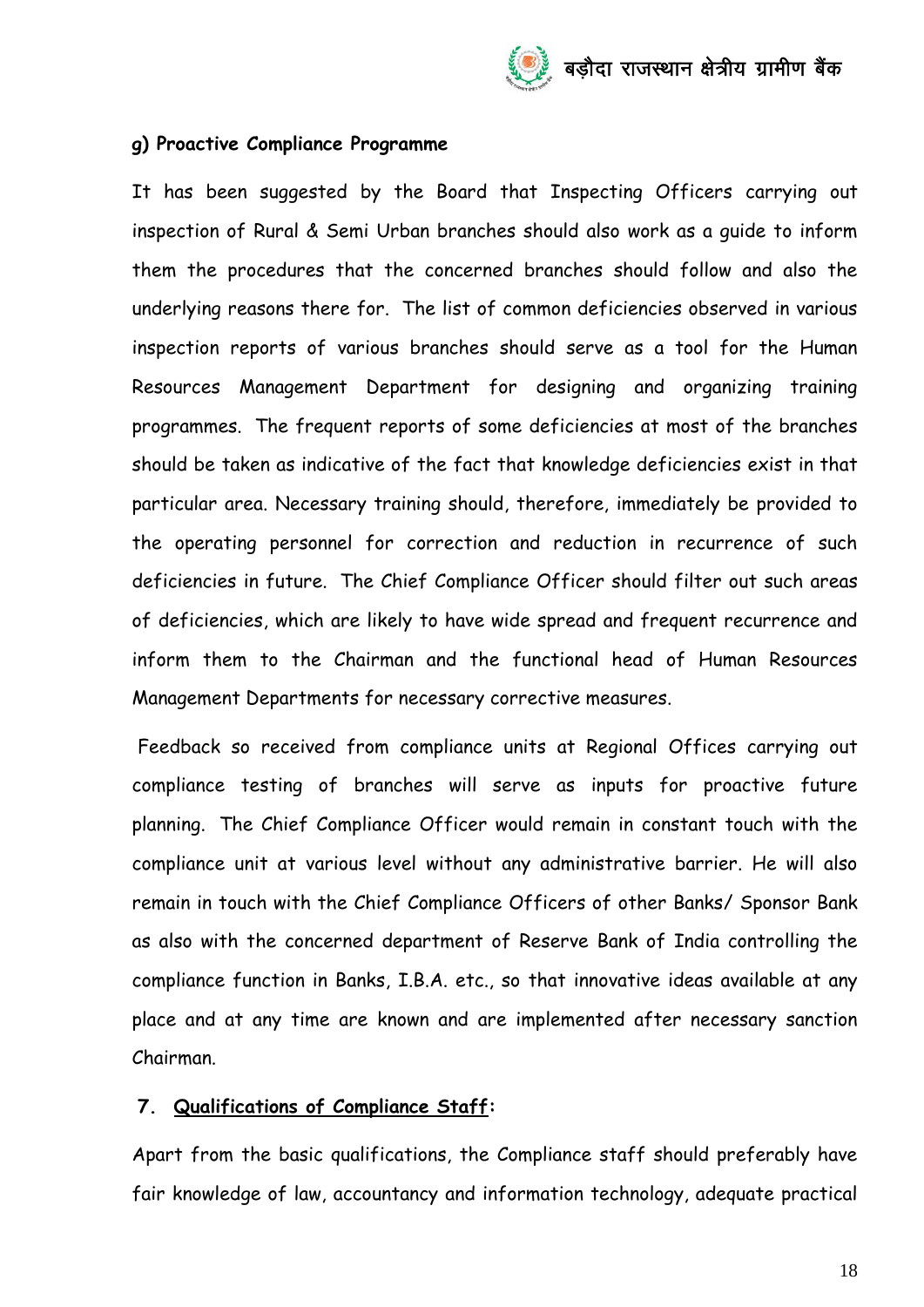

experience in various business lines and audit/inspection functions to enable them to carry out their duties effectively. In order to keep the compliance staff up-todate with developments in the areas of banking laws, rules and standards, regular and systematic education and training may be considered for new products and services besides relevant regulatory provisions/ laws, corporate governance, risk management, supervisory practices etc. as per guidelines of RBI.

#### **8. Function-wise / Business line wise compliance manual:**

Each department at Head Office level will prepare compliance manual, which will be approved by the Chief Compliance Officer. The compliance manual should be provided to the staff associated with the respective Functional Dept.

## **9. Compliance Programme:**

The responsibilities of the compliance function would be carried out under a compliance programme that will set out its planned activities. The compliance programme should be risk-based and will be subject to oversight by the head of compliance so as to ensure appropriate coverage across Bank's various business lines and for co-ordination among risk management functions.

## **10. Significance of Compliance:**

The compliance lapses/failures are to be included in annual note and the Compliance Department. All the norms and guidelines are risk management exercise aiming to emphasize and achieve control with justice. Bank is trustee of depositor's fund and any loss suffered by the bank is loss to stake holders including depositors. The compliance unit in true spirit functions for the benefit of the stake holders and as such it is the prime responsibility of the Board and the Senior Management to see that adequate and commensurate resources are made available to the compliance system to ensure its effectiveness.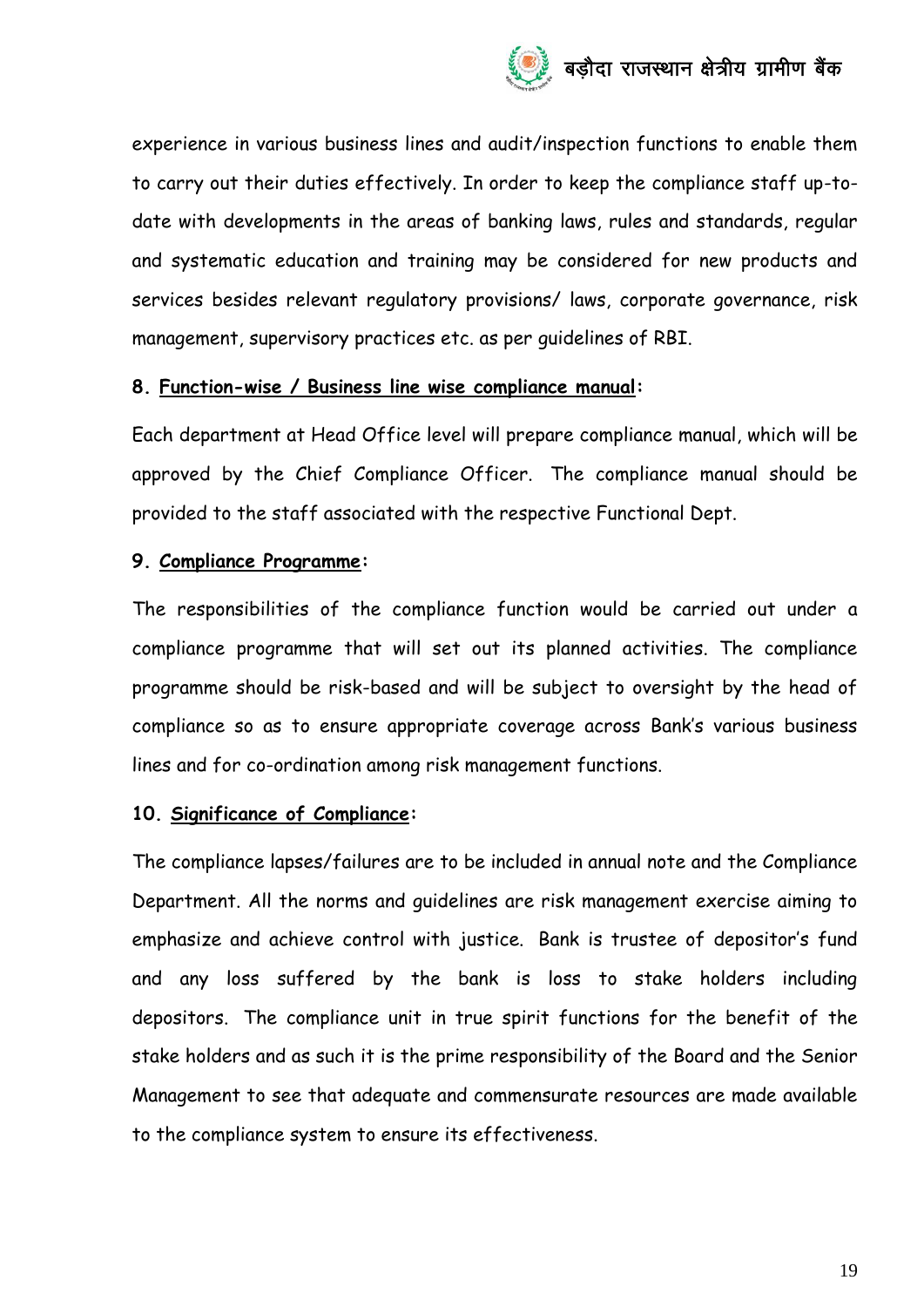

## **11. Training:-**

Training methods:

The Chief Compliance Officer is to remain in touch with the training programme organized by RBI and NIBM or IBA and he should identify the compliance officers at Regional / HO level for necessary training to them on ongoing basis.

Job specific training: The training should be focused on the functioning of the compliance unit. The Compliance officer carrying out compliance testing in turn will advise the branch with a view to impart necessary training required for preventing deficiencies from recurring and suggest the ways to rectify them.

Institution-wide training: The Chief Compliance Officer in consultation with functional head of Human Resources Management and Staff College may organize, as per requirement, institution-wise trainings, refresher training, arrange various methods of follow up of audit findings/developments in the industry and shall arrange for maintenance of relevant follow up records.

## **12. Effective Communication:**

The findings of compliance testing should be effective and precise so that operational units carrying out rectification are able to understand the compliance requirements for ensuring effective compliance. It is required that clarity should be at all levels so that at the apex level, the Board, knows as to what actual deficiencies are persisting at various operational units or functional units and whether it is forming a pattern indicative of systemic problem requiring intervention of the top management.

## **13. Software:**

Compliance function can be effective only if it is having a feed back mechanism on the present position of compliance and compliance guidelines issued on regular basis and the policies and practices followed within the organization and